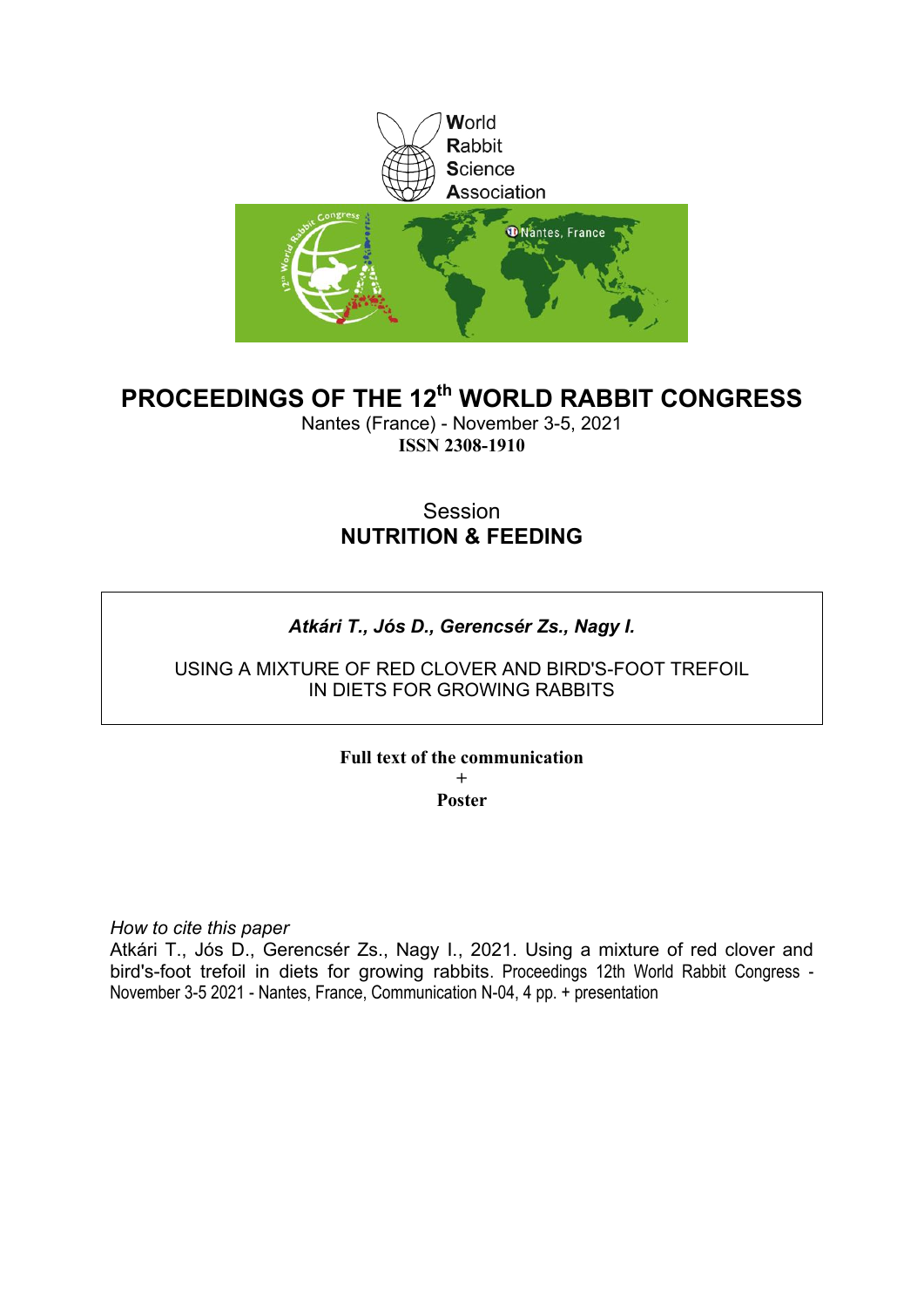# **USING A MIXTURE OF RED CLOVER AND BIRD'S-FOOT TREFOIL IN DIETS FOR GROWING RABBITS**

## **Atkári T.<sup>1</sup> \*, Jós D.<sup>1</sup> , Gerencsér Zs.<sup>2</sup> , Nagy I.<sup>2</sup>**

 $1$ Olivia Ltd, Mizse 94, 6050 Lajosmizse, Hungary  ${}^{2}$ Kaposvár University 7400 Kaposvár Guba S. 40, Hungary \*Corresponding author: atkari.tamas@olivia.hu

#### **ABSTRACT**

The aim of the study was to evaluate the different inclusion ratios of a mixture of clover and bird's foot trefoil to replace pure alfalfa in diets of growing rabbits. Four diets containing 0, 15, 20 and 25.6% of the legume mixture (C, Mix15, Mix20, Mix25, respectively) were formulated to replace alfalfa. The chemical composition of diets was similar (DE: 10.1, CP: 17.3-17.8%, CF: 16.4-16.9%). Rabbits were weaned at 37 d and at the end of experiment they were 79 d of age. Significant differences were found in initial weight between C group and the rabbits consumed mixed diets, however no significant differences were found between Mix15, Mix20 and Mix25 groups, which indicates that rabbit does fed the Mix feed had an advantage. Body weight gain and feed conversion ratio of the four groups were similar. The mortality of Mix25 group was the highest (10.7% *vs.* C: 9.2%, Mix15: 8.8% and Mix20: 5.8%). It can be concluded that the mixture of red clover and bird's foot trefoil alfalfa mix can be included to up to 20% in ratio to replace pure alfalfa in diets of growing rabbits, but it must be careful to mix greater ratio in the diet.

**Key words**: Growing rabbit, Red clover, Bird's foot trefoil, Feeding, Growth performance

#### **INTRODUCTION**

The 2013 reform of the Common European Agricultural Policy (CAP) introduced a green direct payment scheme ('greening'). The aim was to further improve sustainable management of natural resources linked to farming through payments for beneficial practices to the environment and the climate. Besides, crop diversification and the maintenance of permanent grassland greening requires farmers to reserve 5% of their arable land for ecological focus areas (European Commission). Because of this, some Hungarian farmers grow at least two crops on their land. One possibility might be to mix different legumes e.g., red clover (*Trifolium pratense*) and bird's foot trefoil (*Lotus corniculatus*), which is also beneficial for insect fauna. They also are good source of pollen and nectar for bees and bumble bees (Brain, 1951).

Alfalfa (*Medicago sativa*) is one of the basic forages of rabbits' diets (Villamide *et al*., 2009). Red clover is also accepted by wild rabbits (Monk, 1989). Bird's foot trefoil is a less used forage. Bird's foot trefoil is similar to alfalfa in feeding value in ruminants (Williams *et al*., 2011). Its crude protein content is between 17.2 and 20.9% (Kaplan *et al.,* 2009). According to Lebas (2004) the acceptable level of alfalfa, red clover and bird's foot trefoil in the diet are 50%, 20% and 30%, respectively.

The objective of this field trial was to evaluate the different inclusion ratios of a mixture of clover and bird's foot trefoil alfalfa mix to replace pure alfalfa in diets of growing rabbits. The hypothesis was that feeding the mix diets would not impair the growth performance of growing rabbits.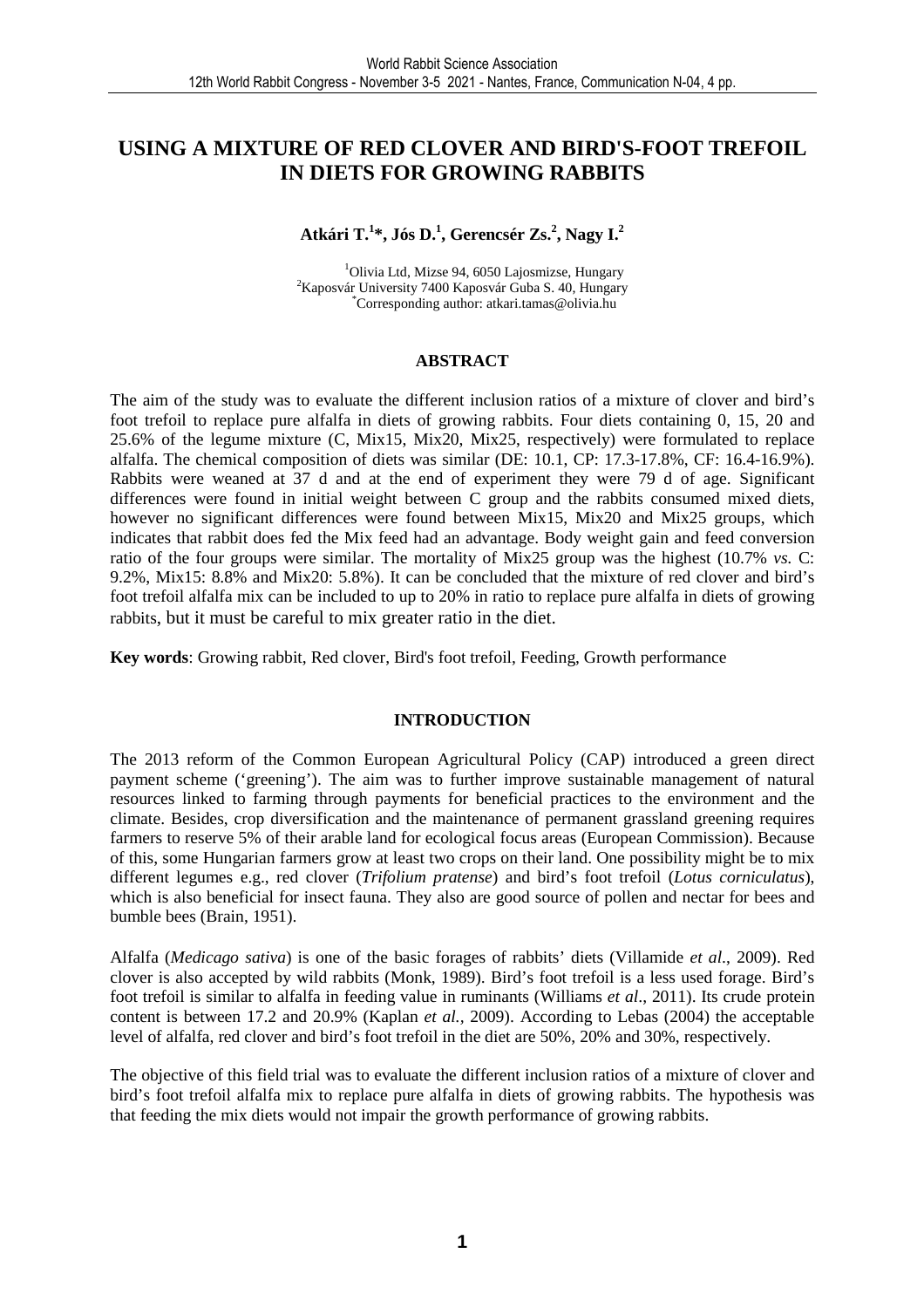## **MATERIALS AND METHODS**

### **Animals and experimental design**

The field study was carried out in the rabbit farm of Olivia Ltd using Pannon crossbred growing rabbits. Animals were weaned at 37 d of age, and the trail was finished when they were 12 weeks old. The ambient temperature ranged between 18-25°C and 16 h daily lighting was applied. The rabbits were housed in Landkaninchen enclosures (103 x 53 cm) as basic floor with a (13.5 cm x 22 cm) hole leads to the - 1 level, additional plastic-mesh platform (41.5 x 53 cm) 25 cm above the enclosure floor as 2nd floor, third floor (53 cm x 32 cm) iron mesh 25 cm above the second plastic mesh floor and -1 level (48 cm x 68 cm) iron mesh under the ground floor; the total surface (floor and platforms) was 1.23 m<sup>2</sup>. Kits were born in these enclosures, and at weaning rabbit does were moved into another enclosure and the kits stayed in the same place (9-10 rabbits/enclosure).

Four diets were formulated containing 0, 15, 20 and 25.6% (C, Mix15, Mix20, Mix25, respectively) of a mixture of clover and bird's foot trefoil to replace pure alfalfa in rabbits' diets. From the kindling till 28 days the Mix groups of does and their kits received a pellet with 8% mix and then, from 28 to 37 days the mixed weaning diets, and from to 37 to 72 days, the fattening diets (Table 1). Pellet and water were available *ad libitum*. Here, it has been only presented the productive performances of growing rabbits. Animals were allocated in 3 experimental batches per diet with 9-10 rabbits/batches.

Chemical composition of diets were calculated from row material composition and was similar among them (digestible energy: 10.1, crude protein: 17.3-17.8%, crude fiber: 16.4-16.9%).

Because it was a field study, no individual weight and feed intake per enclosure were measured. Only the total weight and feed intake of the three groups were known. The average weight, the daily weight gain and the feed conversion ratio of the four groups were calculated. However, at the end of trial the rabbits were weighed individually at the slaughter house.

| Ingredients $(\% )$        | Weaning diets (28-37 days) |                          |                          |                          | Fattening diets (37-72 days) |                          |       |                          |
|----------------------------|----------------------------|--------------------------|--------------------------|--------------------------|------------------------------|--------------------------|-------|--------------------------|
|                            |                            | Mix15                    | Mix20                    | Mix25                    | C                            | Mix15                    | Mix20 | Mix25                    |
| Alfalfa meal, 17% CP       | 25.6                       | 10.6                     | 3.3                      | $\overline{\phantom{a}}$ | 25.6                         | 10.6                     |       |                          |
| Dried beet pulp            | 6.8                        | 6.8                      | 6.0                      | 6.8                      | 6.8                          | 6.8                      | 6.0   | 6.8                      |
| Wheat bran                 | 21.2                       | 21.2                     | 30.0                     | 21.2                     | 21.4                         | 21.4                     | 28.5  | 21.4                     |
| Barley                     | 6.5                        | 6.5                      | 3.76                     | 6.5                      | 6.5                          | 6.5                      | 5.4   | 6.5                      |
| Hay meal                   | 5.0                        | 5.0                      | $\overline{\phantom{a}}$ | 5.0                      | 5.0                          | 5.0                      |       | 5.0                      |
| Wheat flour                | 15                         | 15                       | 15                       | 15                       | 15                           | 15                       | 15    | 15                       |
| Sunflower meal, 30% CP     | 17.4                       | 17.4                     | 14.2                     | 17.4                     | 17.4                         | 17.4                     | 14.9  | 17.4                     |
| Sunflower meal, 20% CP     | $\overline{\phantom{0}}$   | $\overline{\phantom{0}}$ | 5.3                      | $\overline{\phantom{0}}$ | $\overline{\phantom{0}}$     | $\overline{\phantom{0}}$ | 7.7   | $\overline{\phantom{0}}$ |
| Legume mix                 |                            | 15.0                     | 20.0                     | 25.6                     | $\overline{\phantom{0}}$     | 15.0                     | 20.0  | 25.6                     |
| L-lysine                   | 0.25                       | 0.25                     | 0.25                     | 0.25                     | 0.3                          | 0.3                      | 0.3   | 0.3                      |
| Mineral vitamin and premix | 2.25                       | 2.25                     | 2.19                     | 2.25                     | 2                            | 2                        | 2.2   | 2                        |

**Table 1**: Ration of feed ingredients in control (C) and experimental diets

## **Statistical Analysis**

Productive performances were analysed by one-way ANOVA of the GLM procedure of the Statistical Analysis System (SAS Institute, 2004). Mortality data were analysed by Likelihood ratio test.

## **RESULTS AND DISCUSSION**

The main results of the study are shown in Table 2. The groups receiving diets supplemented with the mix of red clover, bird's foot trefoil and alfalfa performed higher initial weight than group C; however, no differences were observed between the groups Mix15, Mix20 and Mix25. It seems from the weaned weight that mixed diets were beneficial to rabbit does, probably their milk production was improved. The high milk production accounts for the high protein requirements for milk synthesis (Maertens *et al*., 2006) than that of growing rabbits (Trocino *et al*., 2000). Since the chemical composition of the diets was similar, it can be assumed that the nutrients (e.g. amino acids) in the mix (red cover, bird's foot trefoil or both) were better utilized than that of alfalfa or their dietary energy concentration was higher (better DP to DE ratio), or they were better digestible.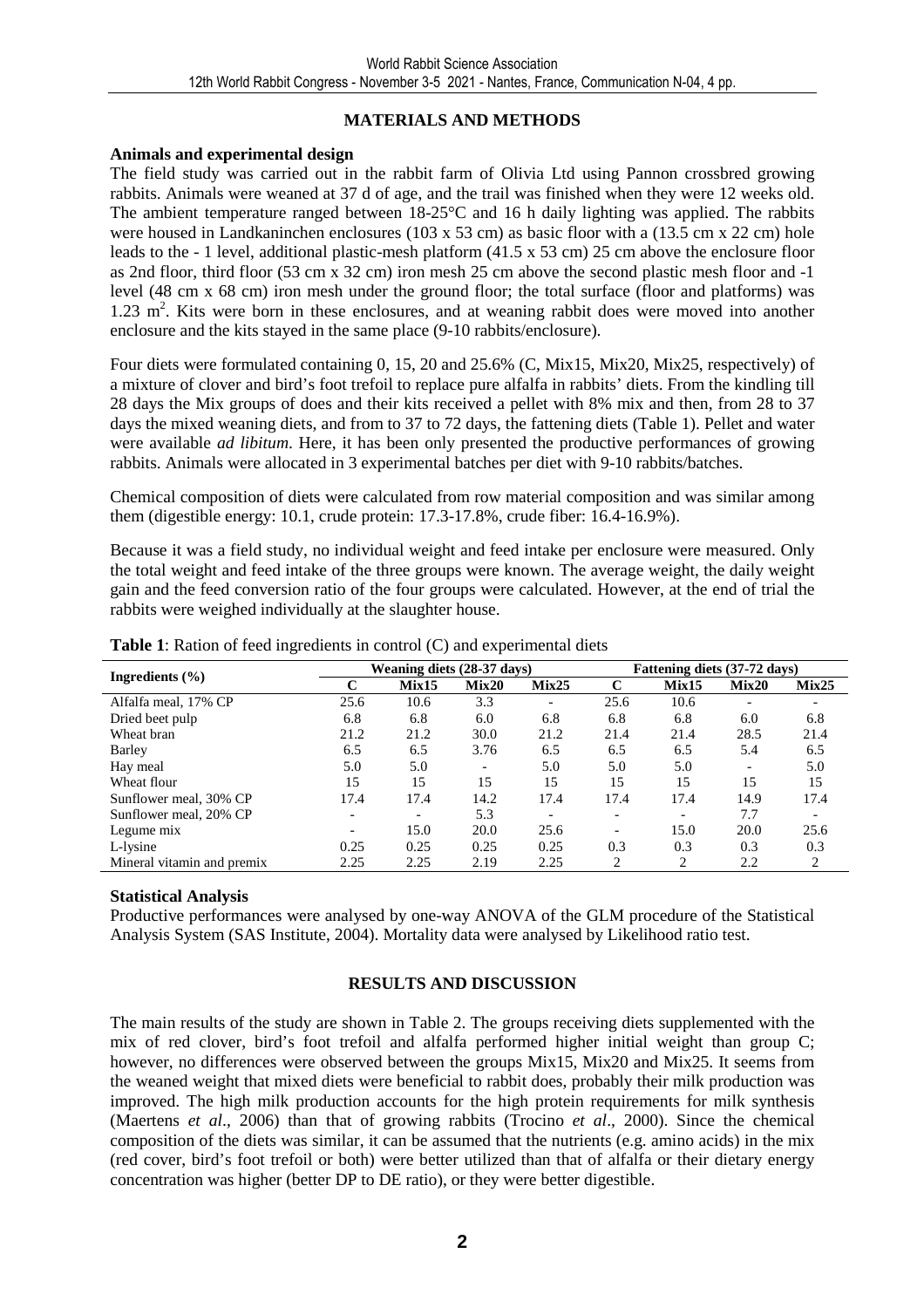| <b>Traits</b>                      |                  |                   | P                 |                   |       |         |
|------------------------------------|------------------|-------------------|-------------------|-------------------|-------|---------|
|                                    |                  | Mix15             | Mix20             | Mix25             | SE    |         |
| n*                                 | 3                | 3                 | 3                 | 3                 |       |         |
| Initial weight (37 d), $kg+$       | 0.78a            | 0.95 <sub>b</sub> | 0.92 <sub>b</sub> | 0.93 <sub>b</sub> | 0.02  | 0.015   |
| Weight gain, g/day <sup>1</sup>    | 42.7             | 41.8              | 42.7              | 42.6              | 0.45  | 0.908   |
| Final weight (79 d), $kg2$         | 2.61a            | 2.71 <sub>b</sub> | 2.75c             | 2.76d             | 0.003 | < 0.001 |
| Feed conversion ratio <sup>1</sup> | 4.12             | 4.00              | 3.99              | 4.03              | 0.03  | 0.252   |
| Mortality, % <sup>2</sup>          | 9.2 <sub>b</sub> | 8.8b              | 5.8a              | 10.7 <sub>c</sub> |       | < 0.001 |

**Table 2**: Effect of mix of red clover and bird's foot trefoil replacement on growth performance of growing rabbits

\*number of groups/individuals, <sup>1</sup> Calculated from average of 3 groups, <sup>2</sup> Calculated from more than 30.000 individual data Means with different letters on the same row differ significantly at 0.05 level.

Since weight gains of groups were similar, differences in final weights were based in the difference in initial weight. The huge individual data gave very sensitive significant differences but the differences between mix groups are not significant. The feed conversion ratio of groups fed by mixed diets were similar compared to group C, despite of the fact that their initial and final weight and consequently, also their maintenance requirement were higher. The mortality of group Mix25 was the highest and that of Mix20 the lowest. Maybe the high mixture of red clover and bird's foot trefoil in the diet can lead to a health problem. Based on the results of Samuel (1967), the preference order of the examined plants in case of cottontail rabbits, which closely resemble the wild European rabbit (*Oryctolagus cuniculus*), is as follows: red clover, alfalfa and bird's foot trefoil. According to Samuel (1967) if rabbits received only bird's foot trefoil, they did not consume it, which caused their death. Maybe there is a poison component or something similar in it, why a higher ratio in diet can lead to higher mortality. Contrary of the foregoing, according to Jones (1972), rabbits were observed consuming bird's foot trefoil on Dutch dune.

#### **CONCLUSIONS**

The plant produced in the greening program can be used for feeding rabbits. The mix of red clover and bird's foot trefoil can be included in a ration of up to 20% in diet of growing rabbits to replace alfalfa, but one must be careful to mix greater ratio of bird's foot trefoil in diet. Because of the results, further investigation is necessary to detect maximum mix ratio of legume mix to the diet of meat rabbit.

#### **ACKNOWLEDGEMENTS**

Special thanks to the Government of Hungary for granting companies R&D activities support KFI\_16- 1-2017-0541

#### **REFERENCES**

Brian A.D. 1951. The pollen collected by bumble-bees. *J. Anim. Ecol., 20, 191-194.* 

- European Commission, 2017. Report from the Commission to the European Parliament and the Council on the implementation of the ecological focus area obligation under the green direct payment scheme. *Brussels, 29.3.2017 COM (2017) 152 final.*
- Jones D.A. 1972. On the polymorphism of cyanogenesis in *Lotus corniculatus* L. IV. *The Netherlands. Genetica, 43, 394- 406.*
- Kaplan M., Atalay A.I., Medjekal S. 2009. Potential nutritive value of wild bird's foot trefoil (*Lucus cornicolatus*) plants grow in different sites. *Livest. Res. Rural. Develop., 21, 7*
- Lebas F. 2004. Reflections on rabbit nutrition with a special emphasis on feed ingredients utilization. *In: Proc. 7th World Rabbit Congress, 2004 September, Puebla City, Mexico, 686-736.*
- Maertens L., Lebas F., Szendrő Zs. 2006. Rabbit milk: a review of quantity, quality and non-dietary affecting factors. *World Rabbit Sci*., *14, 205-230.*

Monk K.A. 1989. Effects of diet composition on intake by adult wild European rabbits. *Appetite, 13, 201-209.*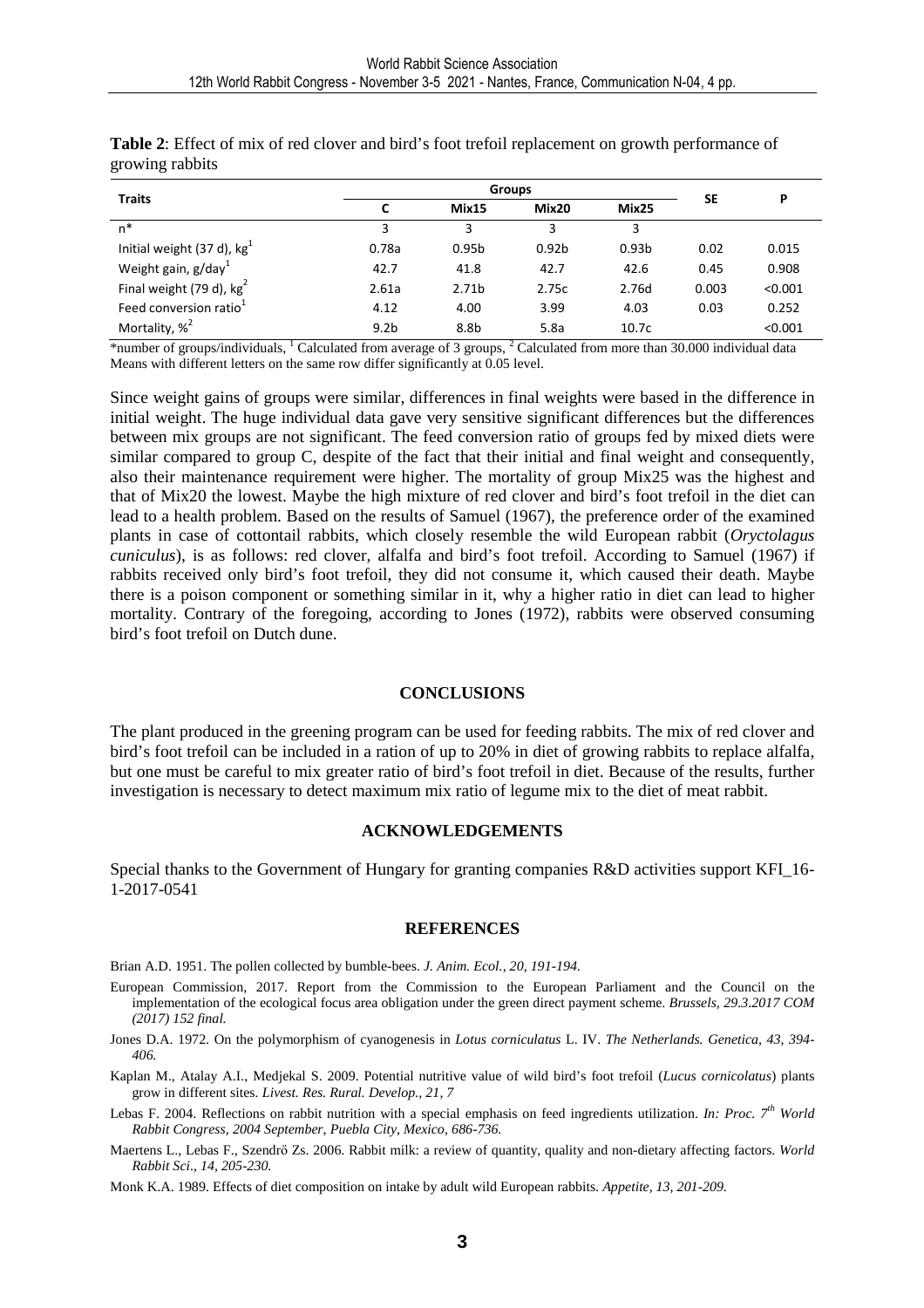Samuel D.E. 1967. Bird's foot trefoil compared to other legumes as food of the cottontail. *J. Wildlife Man*., *31, 322-325.* 

- Trocino A., Xiccato G., Sartori A., Queaque P.I. 2000. Feeding plans at different protein levels: effects on growth performance, meat quality and nitrogen excretion in rabbits. *World Rabbit Sci., 8 (Suppl. 1), 467-474.*
- Villamide M.J., Carabano R., Maertens L., Pascual J., Gidenne T., Falcao-E-Cunha L. Xiccato G. 2009. Prediction of the nutritional value of European compound feeds for rabbits by chemical components and *in vitro* analysis. *Anim. Feed Sci. Technol., 150, 283–294.*
- Williams C.M., Eun J.-S., MacAdam J.W., Young A.J., Fellner V., Min B.R. 2011. Effects of forage legumes containing condensed tannins on methane and ammonia production in continuous cultures of mixed ruminal microorganisms. *Anim. Feed Sci. Technol., 166, 364–372.*